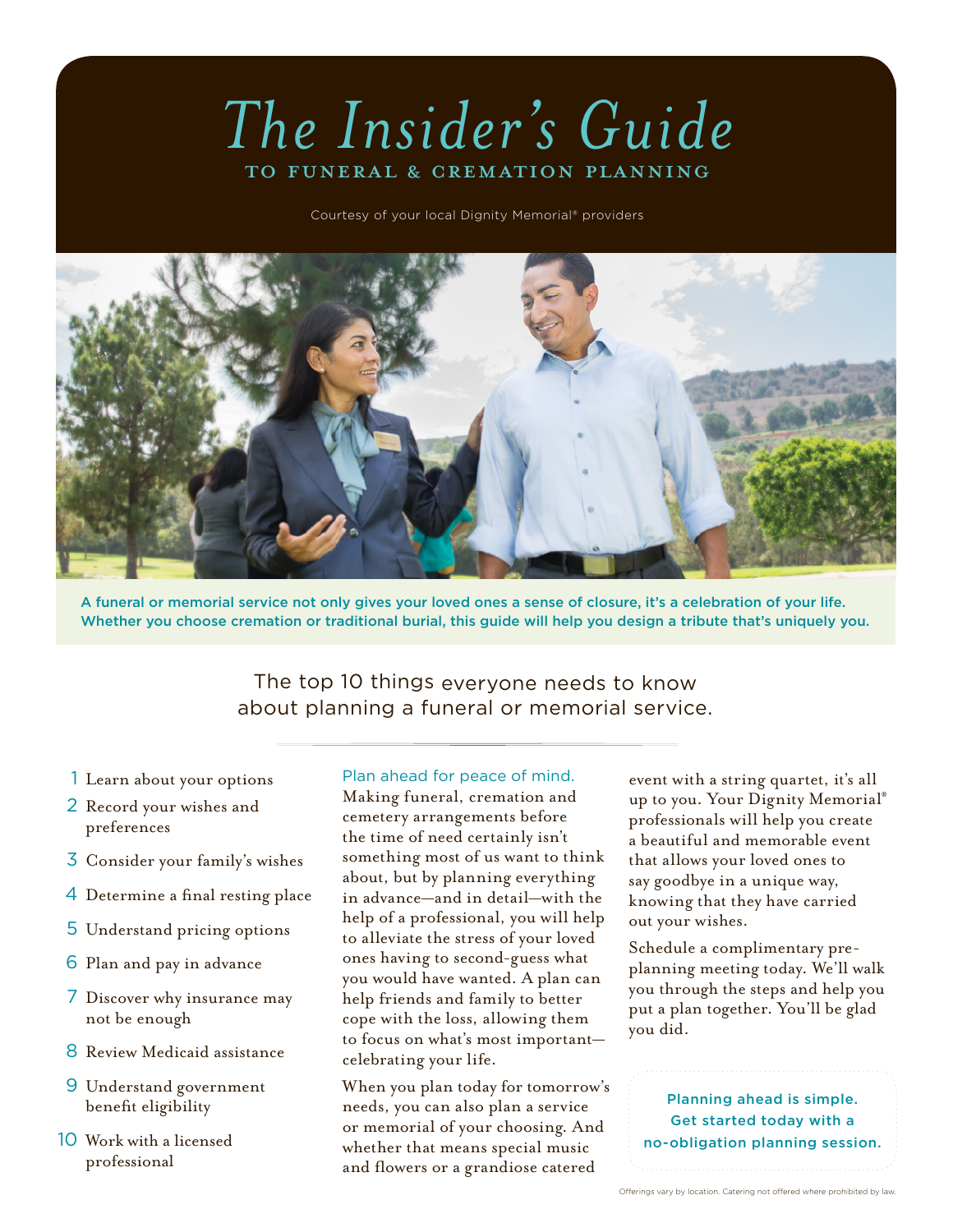Making your final wishes known by putting a plan together allows you to design a personal and meaningful final tribute. But only prearranging—or paying for your service in advance—can help take care of the actual expenses ahead of time. Supporting your funeral, cremation and cemetery plans with designated funding offers two main benefits. First, it provides relief for your family. By prepaying for your final arrangements, you help to eliminate the burden of your family having to pay at the time of need. Secondly, funding your plan offers protection from inflation by allowing you to lock in today's prices.

Here are three important things to keep in mind when prepaying for a funeral:

- 1 Choose a licensed funeral director that has a good reputation in the community.
- 2 Make sure you fund your plan through established and trustworthy company.
- 3 Make sure your plan is flexible enough to allow alterations.

All funeral homes are required by law to provide you with a clear, itemized list of prices for merchandise and services offered and chosen. In addition to items that may seem obvious, like a casket or urn, and service details like flowers, music or mementos, there are some standard fees that may not be top of mind. Some of these may include the basic service fee, transportation of a loved one, embalming, use of facilities and staff, burial vault or cremation container. When planning a funeral or memorial service, make sure you are aware of all the costs.

The provider you choose should listen, address your concerns and work within your budget. Look for a provider that will help you plan every detail of a memorable tribute. And, offering various packages allows you to select arrangements at the right price and best value. By working with a Dignity Memorial® professional, you'll get valuable information on all your funding options. When you prepay for your arrangements with us, you can have peace of mind in knowing that your funds are safe and secure.

The cost of living keeps going up. The cost of your final plans doesn't have to. Plan now and lock in today's prices.



\*The national median cost of a funeral for 2014 was \$7,181. If a vault is included, the median cost is \$8,508. Sources: The National Funeral Director's Association, Oct. 2015; National average funeral prices in 1991 were \$3,742. Source: Statista.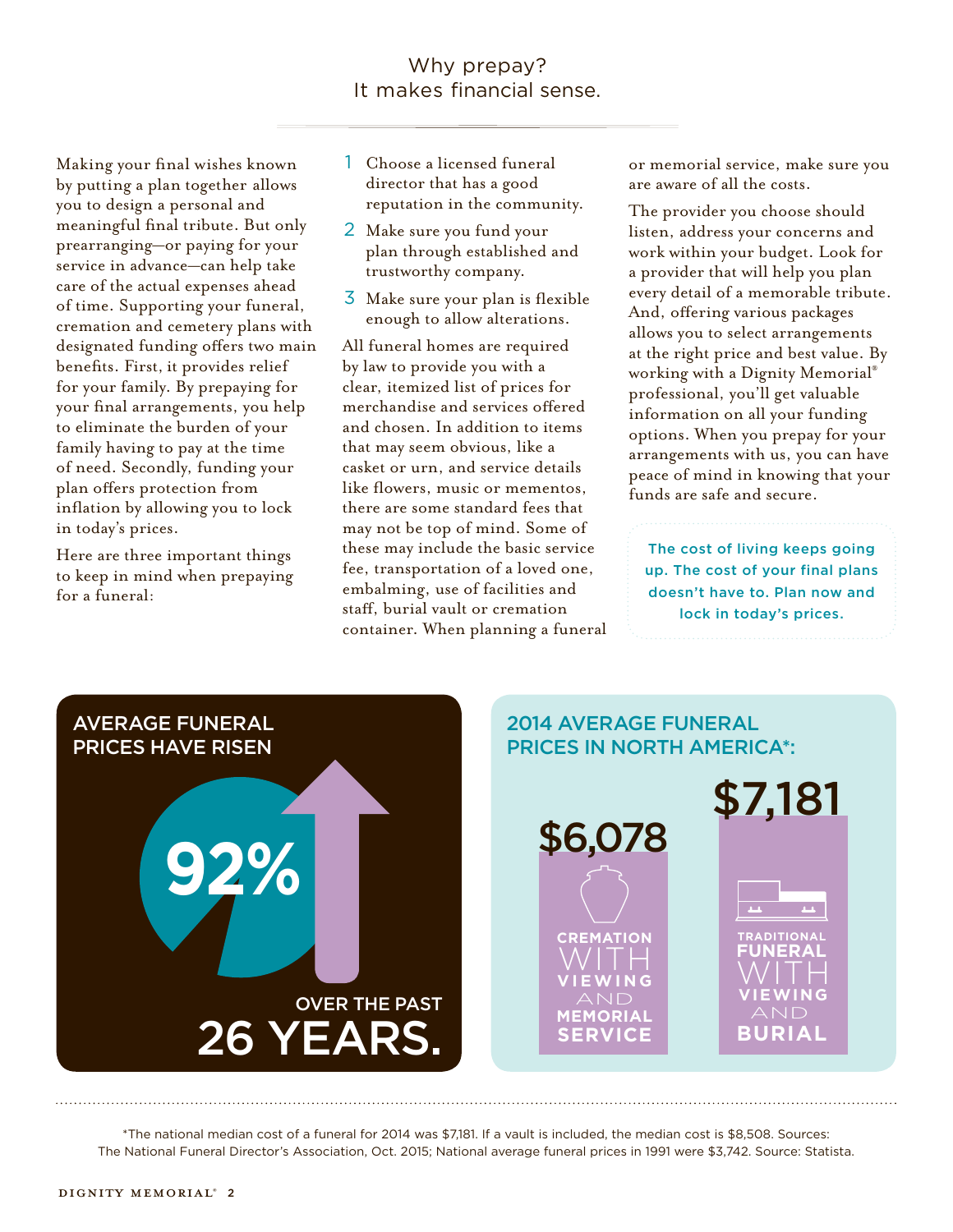

Plan ahead for a truly memorable tribute.

A memorial service is unlike any other event. It is the culmination of a lifetime distilled into a singular tribute. From a simple tribute to a more elaborate affair, the most memorable ones are planned with attention to detail and include many personal touches that reflect the individual.

So when you put a plan together,

start by reflecting on what's most important in life. Do you love to travel? What about sports, dancing or family traditions? Your final send-off should truly be a celebration of what makes you, *you*. There are many opportunities for expression and personalization such as music, readings, mementos, food and flowers. Dignity Memorial®

providers have earned a reputation for celebrating each life like no other. Let us do the same for you.

Rely on us to help you create a personal, meaningful funeral or memorial service.

### CELEBRATING YOUR PASSIONS

If you love to bake, plan a service that features an array of delectable desserts with keepsake recipe cards or wooden spoons for your loved ones to take after the service.



If you're a football fanatic, a tailgate memorial may be the perfect way to bring the whole crew together.



If cherished pastimes include family and friends gathered around the dinner table, allow them

to enjoy a memorable meal with your favorite foods—and also

find comfort in sharing their favorite stories.

If you enjoy music and dancing, arrange an uplifting event with live or recorded tunes that encourage loved ones to get out on the dance floor.

Offerings vary by location.